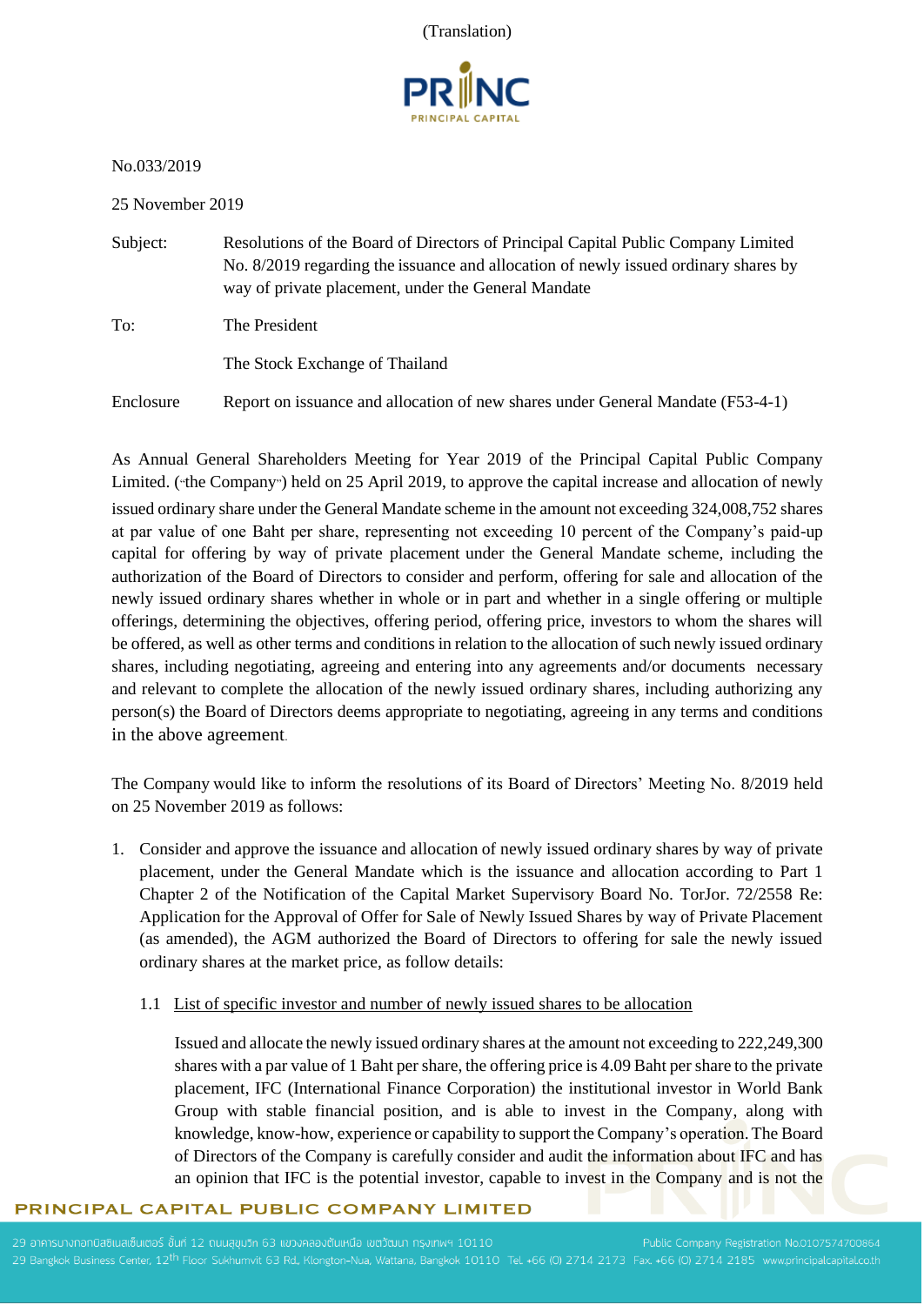

Company's connected persons under the notification of the Capital Market Supervisory Board No. TorJor.21/2551 entitled Rules on Connected Transactions and the Notification of the Board of Governors of the Stock Exchange Thailand ("SET") entitled Disclosure of Information and Other Acts of Listed Companies Concerning the Connected Transactions B.E. 2546 (A.D. 2003).

This issue and allocate the newly issued ordinary shares shall result IFC to become 6.42 % shareholder of the Company (calculate by the paid-up capital after register the newly share to Ministry of Commerce), IFC shall not be the major shareholder or controlling person of the Company

## 1.2 Offering price of newly issued ordinary shares for private placement

The offering price for private placement shall be 4.09 Baht per share, with 1.20% discount of the market price, the market price"refers to the weighted-average price of the Company's shares traded on the SET during the period of 15 consecutive business days prior to the date of determination of the offering price by the Board of Directors which from 4 November 2019 to 22 November 2019, which was equivalent to Baht 4.14 per share (information from SETSMART at [www.setsmart.com\)](http://www.setsmart.com/) so the offering price is not lower than 90 percent of the market price as defined in the notification of the Capital Market Supervisory Board No. TorJor. 72/2558

However, if the offering price of the newly issued ordinary shares by way of private placement on this occasion is lower than 90 percent of the market price, whereby the "market price" refers to the weighted average price of the Company's shares traded on the SET during the period from between 7 consecutive business days to not exceeding 15 consecutive business days prior to the date of determination of the offering price by the Board of Directors to the private placement. The Company's obliged to prohibit the specific investors from selling as such newly issued ordinary shares within one year from the date on which the Company's shares start trading on SET (Silent Period). Upon a lapse of six months after the Company's newly issued shares has started trading SET, the specific investors may gradually sell up to 25 percent off all such locked-up shares in accordance with the requirement set out in the notification of the SET RE: Rules, Conditions and Procedure for Consideration of Application for Listing of Ordinary Shares or Preferred shares for Capital increase as Listed Securities B.E. 2558 (A.D. 2015) along with the Circular Letter Re: The Stipulation on prohibiting the sales of shares in specified period (Silent Period) for shares or convertible securities offered through private placement as of 29 April 2015.

## 1.3 Period for subscription and payment for newly issued ordinary shares

The period for subscription and payment for newly issued ordinary shares shall be 26-28 November 2019, whereby the date of determination of the offering price shall not be more than 3 business days before the first day of the share offering by way of private placement.

In this regard, specific investors shall subscribe for not exceeding 222,249,300 newly issued ordinary shares of the Company and shall pay for the newly issued ordinary shares at the price of 4.09 Baht per share, totaling not exceeding 908,999,637 Baht, whereby after the offering of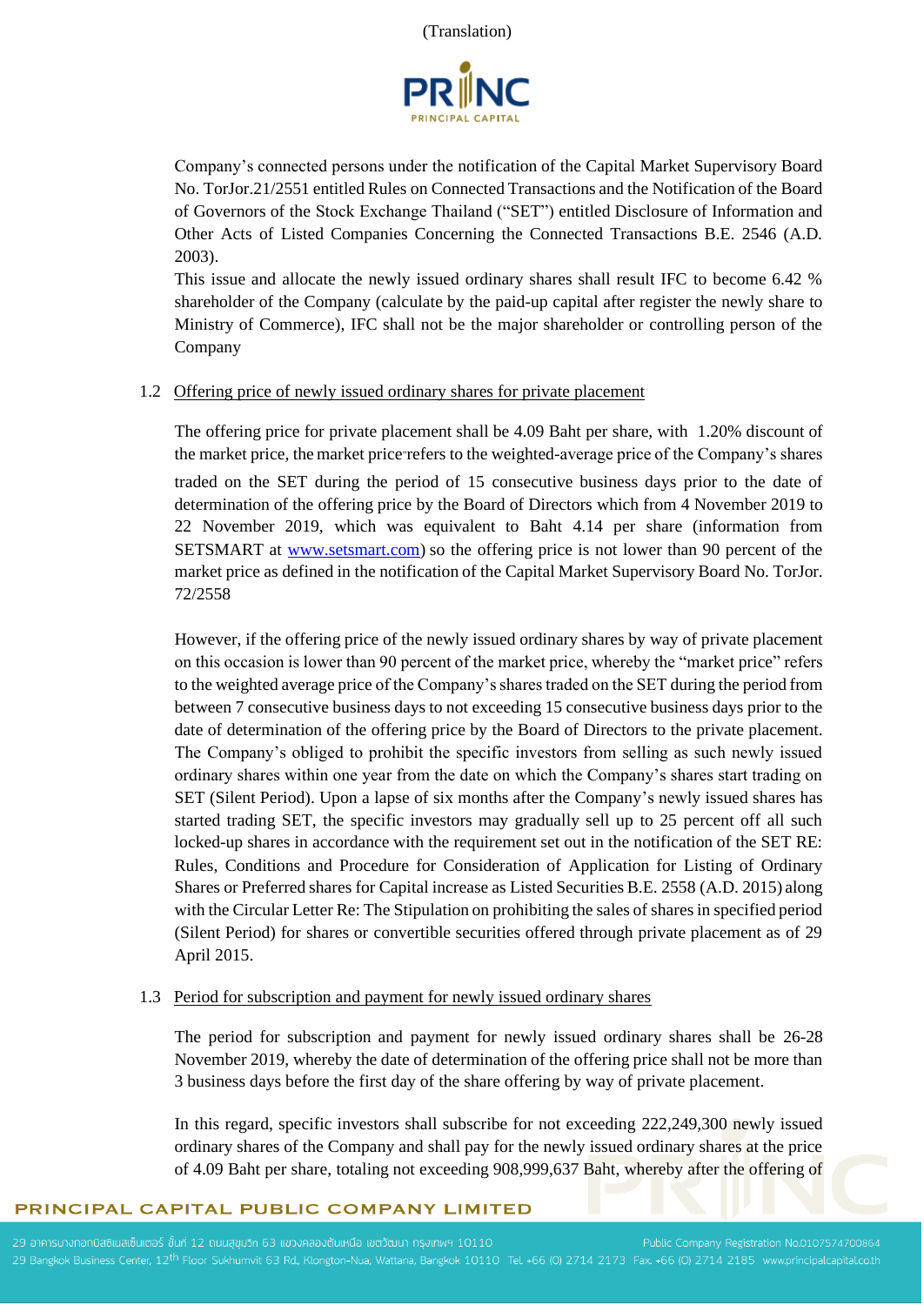

the newly issued ordinary shares to 1 investor, the Company's there shall remain 101,759,452 shares, in respect of which the Board of Directors shall consider handling the remaining shares as appropriate.

The detail of the allocation of the newly issued ordinary shares are described in the report on issuance and allocation of new share under General Mandate (F53-4-1) according enclosure.

- 2. Consider to approved to entering to the Subscription Agreement including Agreement and other relevant document and/or under the agreement also perform the obligation under the agreement and other relevant document and/or under the agreement
- 3. Consider to authorized Dr.Satit Viddayakorn or Mr.Veera Srichanachaichok or Mr.Soontorn Sritra or Ms. Tanatorn Viddayakorn 2 in 4 jointly sign their names with the Company seal being affixed to undertake any actions in relation to the offering and allocation of such newly issued ordinary shares, under General Mandate as follows:
	- (1) Signing agreement and/or documents necessary and relevant to the allocation of the newly issued ordinary shares and related disclosure;
	- (2) Signing applications, waivers, notices and any documents relating to the allocation of such newly issued ordinary shares and listing such newly issued ordinary shares on SET as well as contacting, coordinating and filing documents with relevant government authorities or other agencies (whether in Thailand or overseas); and
	- (3) Perform in any acts necessary and relevant to the completion of the allocate and issue the newly issued ordinary shares.

Please be informed accordingly.

Yours sincerely

*-Signature-*

Miss Ritima Jirasuradate

Corporate Secretary

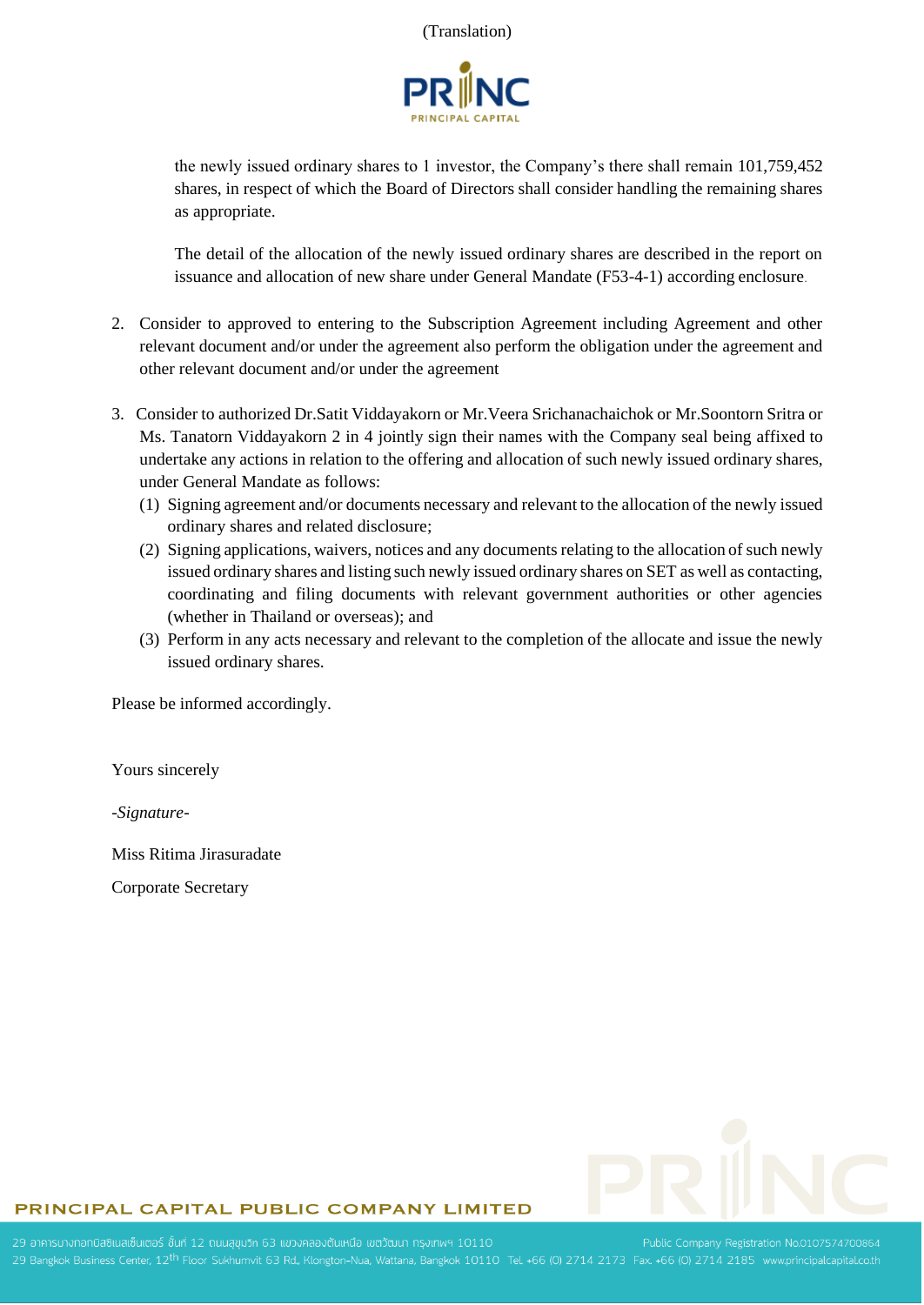(Translation)



(F 53-4-1)

## **Report on issuance and allocation of new shares under General Mandate**

## **Principal Capital Public Company Limited.**

## **25 November 2019**

We, Principal Capital Public Company Limited. ("the Company"), hereby report the resolutions of its Board of Directors' Meeting No. 8/2019 held on 25 November 2019, regarding the new share allocation under General Mandate, with the detail as follows:

## 1. **Number of new shares under General Mandate before this allocation**

- $\triangledown$  As Annual General Shareholders Meeting for Year 2019 of the Principal Capital Public Company Limited. ("the Company") held on 25 April 2019, to approve the increase of the Company's registered capital and allocation its newly issued ordinary share under the General Mandate and the authorization of the Board of Directors to consider the details of the allocation of newly issued ordinary shares by General Mandate, summarized as follows:
- $\Box$  The Board of Directors Meeting No. ......, held on........................, to approve the issuance and allocation its newly issued ordinary share under the General Mandate No. …………., which the remaining new shares under General Mandate to be allocated, the details of which may by summarized as follows:

| <b>Allocation to</b>         | <b>Type of Securities</b>                         | <b>Number of Shares</b><br>(shares) | <b>Remark</b>                  |
|------------------------------|---------------------------------------------------|-------------------------------------|--------------------------------|
| <b>Existing Shareholders</b> | <b>Ordinary Shares</b><br><b>Preferred Shares</b> |                                     |                                |
| <b>Public Offering</b>       | <b>Ordinary Shares</b><br><b>Preferred Shares</b> |                                     |                                |
| Private Placement            | <b>Ordinary Shares</b>                            | Not exceeding<br>324,008,752        | Please see the remark<br>below |
|                              | <b>Preferred Shares</b>                           |                                     |                                |

Remark: The allocation of newly issued ordinary shares by way of private placement, under the General Mandate at the amount not exceeding 324,008,752 shares, or not exceeding 10 percent of the paid-up capital register of the Company as of the date that the Board of Directors of the Company had approved to issued and allocated of newly issued ordinary shares by way of private placement, under the General Mandate

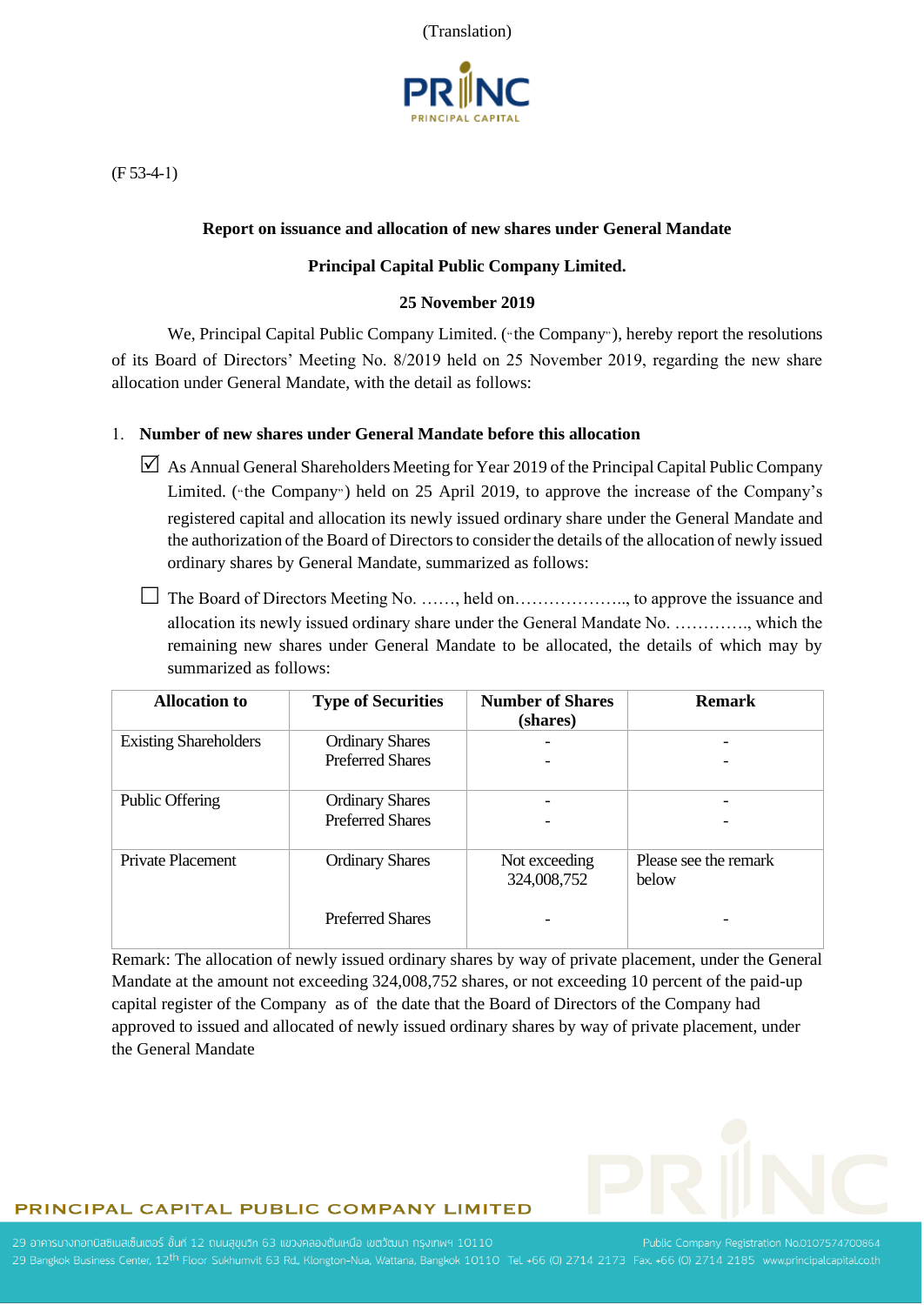



## 2. **Issuance and allocation of new shares under General Mandate (No.1)**

2.1 Detail of allocation

| <b>Allocation</b> to                                                          | <b>Type of</b><br><b>Securities</b> | Number of<br><b>Shares</b>   | Ratio<br>(Old : New) | <b>Offering</b><br>price<br>(Baht per<br>share) | <b>Share</b><br>Subscription<br>and payment<br>date and time | <b>Remark</b>        |
|-------------------------------------------------------------------------------|-------------------------------------|------------------------------|----------------------|-------------------------------------------------|--------------------------------------------------------------|----------------------|
| Existing                                                                      | <b>Ordinary Shares</b>              |                              |                      |                                                 |                                                              |                      |
| Shareholders                                                                  | <b>Preferred Shares</b>             |                              |                      |                                                 |                                                              |                      |
| Total                                                                         | <b>Ordinary Shares</b>              |                              |                      |                                                 |                                                              |                      |
| accommodate<br>the conversion/<br>exercise of the<br>transferable<br>warrants | <b>Preferred Shares</b>             |                              |                      |                                                 |                                                              |                      |
| Public Offering                                                               | <b>Ordinary Shares</b>              |                              |                      |                                                 |                                                              |                      |
|                                                                               | <b>Preferred Shares</b>             |                              |                      |                                                 |                                                              |                      |
| Private                                                                       | <b>Ordinary Shares</b>              | Not exceeding<br>222,249,300 |                      | 4.09                                            | 28 November<br>2019                                          | Please see<br>remark |
| Placement                                                                     | <b>Preferred Shares</b>             |                              |                      |                                                 |                                                              |                      |

## **Remark:**

(a) Details of the allocation of newly issued ordinary shares and the Price Determination

As the Board of Directors Meeting No. 8/2019, held on 25 November 2019 consider and approve the issuance and allocation of newly issued ordinary shares by way of private placement, under the General Mandate as follow;

1 Issued and allocate the newly issued ordinary shares at the amount not exceeding to 222,249,300 shares with a par value of 1 Baht per share, the offering price is 4.09 Baht per share to the private placement, IFC (International Finance Corporation) the institutional investor in World Bank Group with stable financial position, and is able to invest in the Company, along with knowledge, knowhow, experience or capability to support the Company's operation and is not the Company's connected persons under the notification of the Capital Market Supervisory Board No. TorJor.21/2551 entitled Rules on Connected Transactions and the Notification of the Board of Governors of the Stock Exchange Thailand ("SET") entitled Disclosure of Information and Other Acts of Listed Companies Concerning the Connected Transactions B.E. 2546 (A.D. 2003).

2 The offering price for private placement shall be 4.09 Baht per share, with the invest value at the amount of not exceeding 908,999,637 Baht, the offer price has 1.20% discount of the market price, the market price" refers to the weighted-average price of the Company's shares traded on the SET during the period of 15 consecutive business days prior to the date of determination of the offering price by the Board of Directors which from 4 November 2019 to 22 November 2019, which was equivalent to Baht 4.14 per share (information from SETSMART at [www.setsmart.com\)](http://www.setsmart.com/) so the offering price is not lower than 90 percent of the market price as defined in the notification of the Capital Market Supervisory Board No. TorJor. 72/2558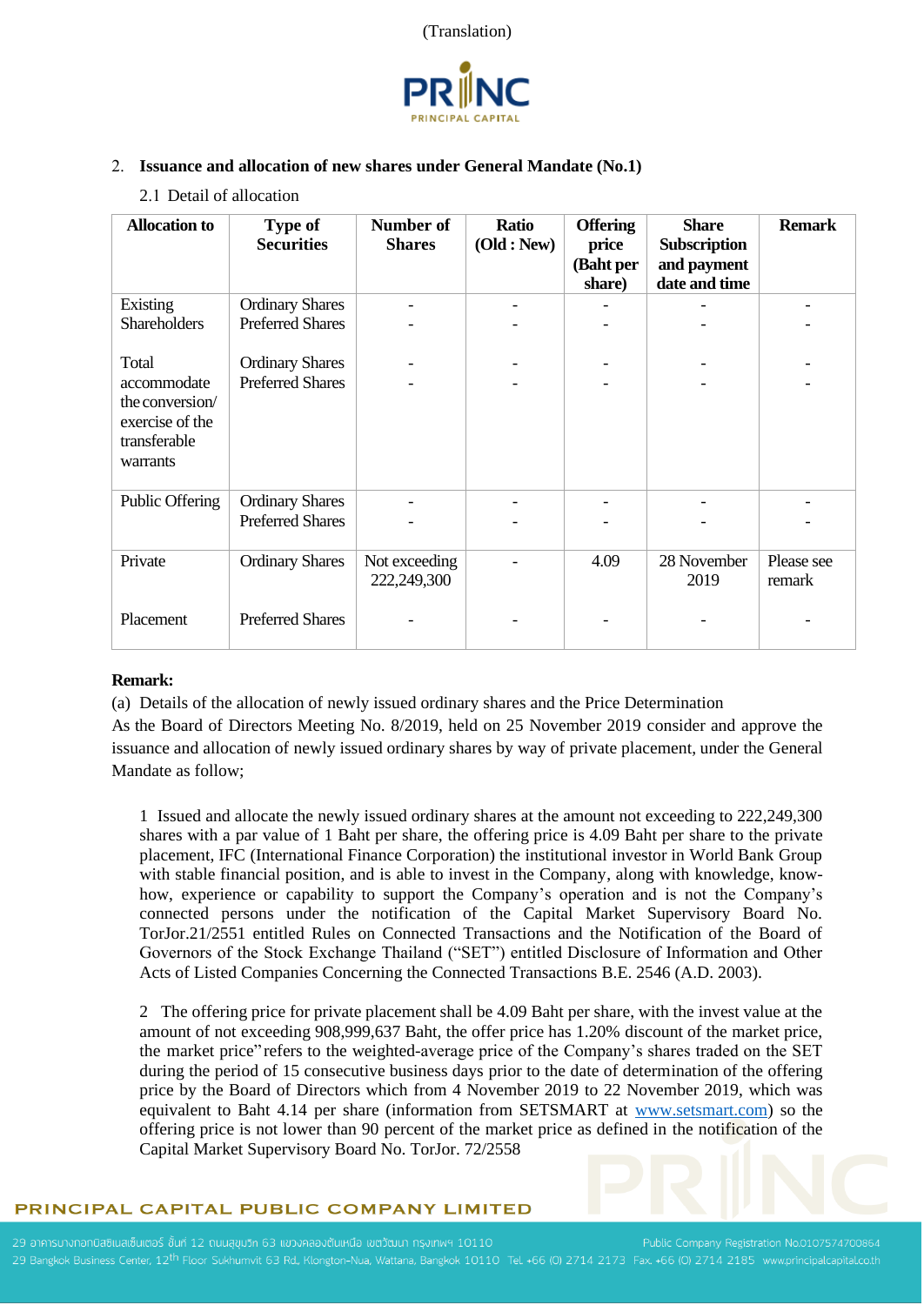

However, if the offering price of the newly issued ordinary shares by way of private placement on this occasion is lower than 90 percent of the market price, whereby the "market price" refers to the weighted average price of the Company's shares traded on the SET during the period from between 7 consecutive business days to not exceeding 15 consecutive business days prior to the date of determination of the offering price by the Board of Directors to the private placement. The Company's obliged to prohibit the specific investors from selling as such newly issued ordinary shares within one year from the date on which the Company's shares start trading on SET (Silent Period). Upon a lapse of six months after the Company's newly issued shares has started trading SET, the specific investors may gradually sell up to 25 percent off all such locked-up shares in accordance with the requirement set out in the notification of the SET RE: Rules, Conditions and Procedure for Consideration of Application for Listing of Ordinary Shares or Preferred shares for Capital increase as Listed Securities B.E. 2558 (A.D. 2015) along with the Circular Letter Re: The Stipulation on prohibiting the sales of shares in specified period (Silent Period) for shares or convertible securities offered through private placement as of 29 April 2015.

3 The period for subscription and payment for newly issued ordinary shares shall be 26-28 November 2019

| Name                           | <b>International Finance Corporation</b>              |
|--------------------------------|-------------------------------------------------------|
| Head office                    | Washington D.C., United State of America              |
| <b>Nature of Business</b>      | International Financial Institution provide the       |
|                                | Investment, Advisory and Assets Management            |
|                                | Service to support the private sector in developing   |
|                                | country                                               |
| Executive Vice President & CEO | Philippe Le Houérou                                   |
| Parent organization            | World Bank Group                                      |
| <b>Membership Country</b>      | 184 countries                                         |
| Relationship with the Company  | None                                                  |
| Rationale on Allocation        | The investor is an institutional investor with stable |
|                                | financial position and has potential to make an       |
|                                | actual investment along with knowledge, know-         |
|                                | how, experience or capability to support the          |
|                                | Company's operation                                   |
|                                | Moreover, This offering of the newly issued           |
|                                | ordinary shares to IFC was carried out at the price   |
|                                | deemed as beneficial to the Company, due to its       |
|                                | mere discount of 1.2 percent of the Market Price      |
|                                | as well as that any other methods used for the        |
|                                | offering of the newly issued ordinary shares          |
|                                | would not be appropriate and not in the               |
|                                | Company's best interest at this time.                 |
|                                |                                                       |

## **(b) Information of the Specific Investor**

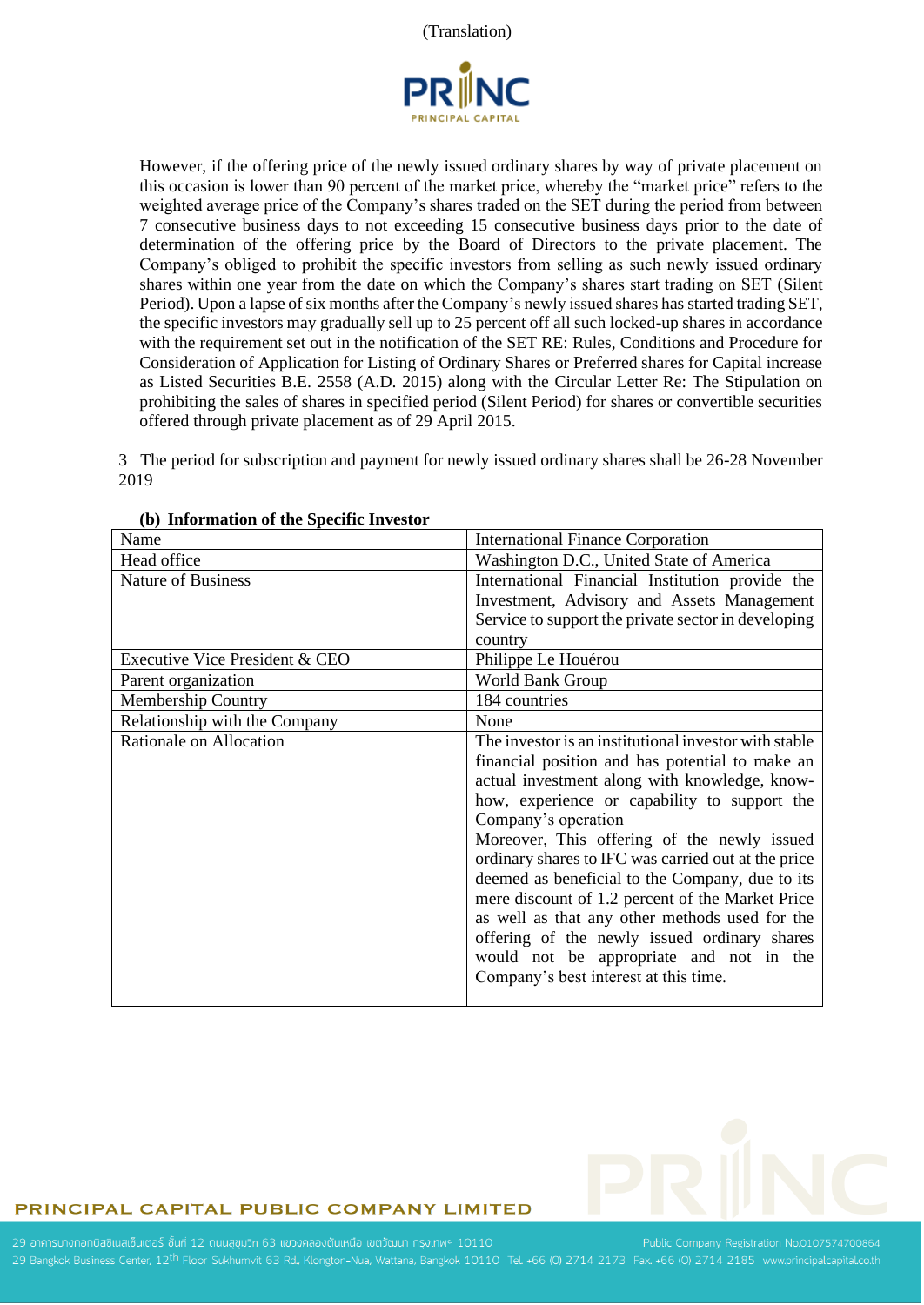



**Shareholding Structure before and after the allocation of newly issued ordinary shares by way of private placement, under the General Mandate** 

| Shareholder's                        | Before the Allocation (as of 15 July 2019,<br>calculated from existed paid-up capital) |          |  |
|--------------------------------------|----------------------------------------------------------------------------------------|----------|--|
| name                                 | <b>Number of Shares</b><br>(share)                                                     | % Shares |  |
| <b>UBS AG Hong Kong Branch</b><br>1. | 1,262,060,526                                                                          | 38.95    |  |
| 2.<br>Mr. Satit Viddayakorn          | 806,728,800                                                                            | 24.90    |  |
| 3.<br>Ms. Satita Viddayakorn         | 498,054,588                                                                            | 15.37    |  |
| 4.<br>Peak Development Holdings Ltd. | 157,737,029                                                                            | 4.87     |  |
| 5.<br>Ms. Sirinya Apimonbutra        | 100,000,000                                                                            | 3.09     |  |
| 6.<br>Ms. Pallapa Viddayakorn        | 50,124,400                                                                             | 1.55     |  |
| 7.<br>Mrs. Payao Chalacheep          | 27,511,900                                                                             | 0.85     |  |
| 8.<br>Ms. Tanatorn Viddayakorn       | 22,985,100                                                                             | 0.71     |  |
| 9.<br>Mr. Sueksit Phetchampai        | 15,947,400                                                                             | 0.49     |  |
| 10. Mr. Soontorn Sritha              | 15,149,000                                                                             | 0.47     |  |

| Shareholder's |                                                   | Before the Allocation (as of 15 July 2019,<br>calculated from existed paid-up capital) |          |  |
|---------------|---------------------------------------------------|----------------------------------------------------------------------------------------|----------|--|
|               | name                                              | <b>Number of Shares</b><br>(share)                                                     | % Shares |  |
| 1.            | UBS AG Hong Kong Branch                           | 1,262,060,526                                                                          | 36.45    |  |
| 2.            | Mr. Satit Viddayakorn                             | 806,728,800                                                                            | 23.30    |  |
| 3.            | Ms. Satita Viddayakorn                            | 498,054,588                                                                            | 14.38    |  |
| 4.            | <b>International Finance Corporation</b><br>(IFC) | 222,249,300                                                                            | 6.42     |  |
| 5.            | Peak Development Holdings Ltd.                    | 157,737,029                                                                            | 4.56     |  |
| 6.            | Ms. Sirinya Apimonbutra                           | 100,000,000                                                                            | 2.89     |  |
| 7.            | Ms. Pallapa Viddayakorn                           | 50,124,400                                                                             | 1.45     |  |
| 8.            | Mrs. Payao Chalacheep                             | 27,511,900                                                                             | 0.79     |  |
| 9.            | Ms. Tanatorn Viddayakorn                          | 22,985,100                                                                             | 0.66     |  |
|               | 10. Mr. Sueksit Phetchampai                       | 15,947,400                                                                             | 0.46     |  |

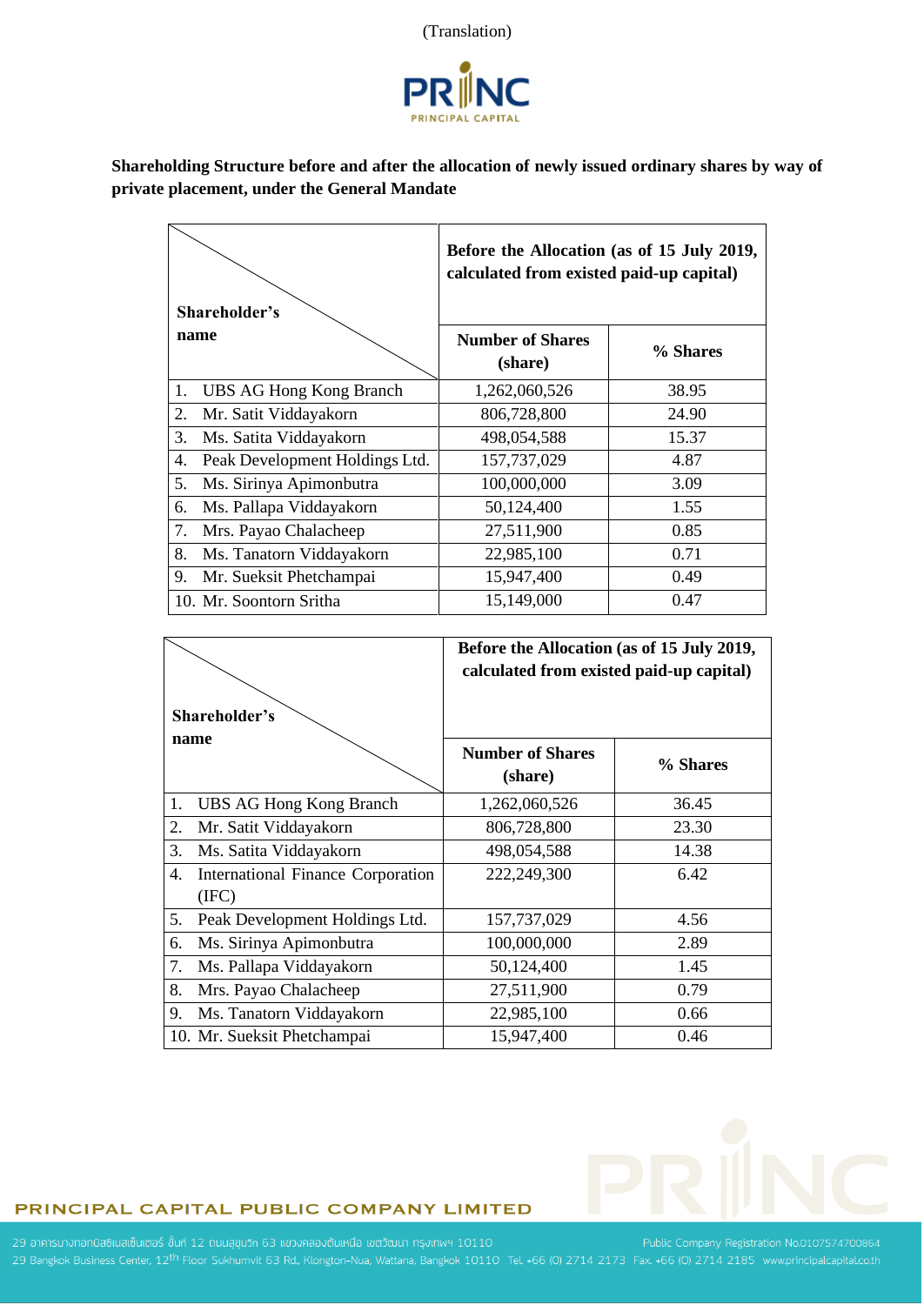



## **(c) Criteria and Method of Selection of Specified Investors**

The Company select the Specific Persons who allocated as the method as follow;

- (1) not being the Company's connected persons under the notification of the Capital Market Supervisory Board No. TorJor.21/2551 entitled Rules on Connected Transactions and the Notification of the Board of Governors of the Stock Exchange Thailand ("SET") entitled Disclosure of Information and Other Acts of Listed Companies Concerning the Connected Transactions B.E. 2546 (A.D. 2003) ; or
- (2) Being institutional investors in accordance with the Notification of the Securities and Exchange Commission No. KorChor. 17/2551 Re: Determination of Definitions in the Notification Relating to Issuance and Offer for Sale of Securities
- 2.2 The Company's arrangement with any fractions of shares

None

## **3. Number of remaining new shares under General Mandate for subsequent allocation**

| <b>Allocation to</b>                                                         | <b>Type of Securities</b>                         | <b>Number of Shares</b> | <b>Remark</b>                                                                               |
|------------------------------------------------------------------------------|---------------------------------------------------|-------------------------|---------------------------------------------------------------------------------------------|
| <b>Existing Shareholders</b>                                                 | <b>Ordinary Shares</b><br><b>Preferred Shares</b> |                         |                                                                                             |
| Total accommodate the<br>conversion/exercise of<br>the transferable warrants | <b>Ordinary Shares</b><br><b>Preferred Shares</b> |                         |                                                                                             |
| <b>Public Offering</b>                                                       | <b>Ordinary Shares</b><br><b>Preferred Shares</b> |                         |                                                                                             |
| Private Placement                                                            | <b>Ordinary Shares</b>                            | 101,759,452             | The Board of Director<br>shall consider handling<br>the remaining shares as<br>appropriate. |
|                                                                              | <b>Preferred Shares</b>                           |                         |                                                                                             |

The due date for new share allocation under General Mandate is the date on which the Company holds the 2020 Annual General Meeting of Shareholders or the date by which the law require the Company to hold the next Annual General Meeting of Shareholders, whichever occurs first.

## **4. Schedule for determination of the right to subscribe for new shares**

- $\Box$  The record date to determine the list of shareholders entitled to subscribe for such newly issued shares shall be on………-………….
- $\Box$  The share register shall be closed to suspend any share transfer for the right to subscribe for such newly issued shares on ……-……….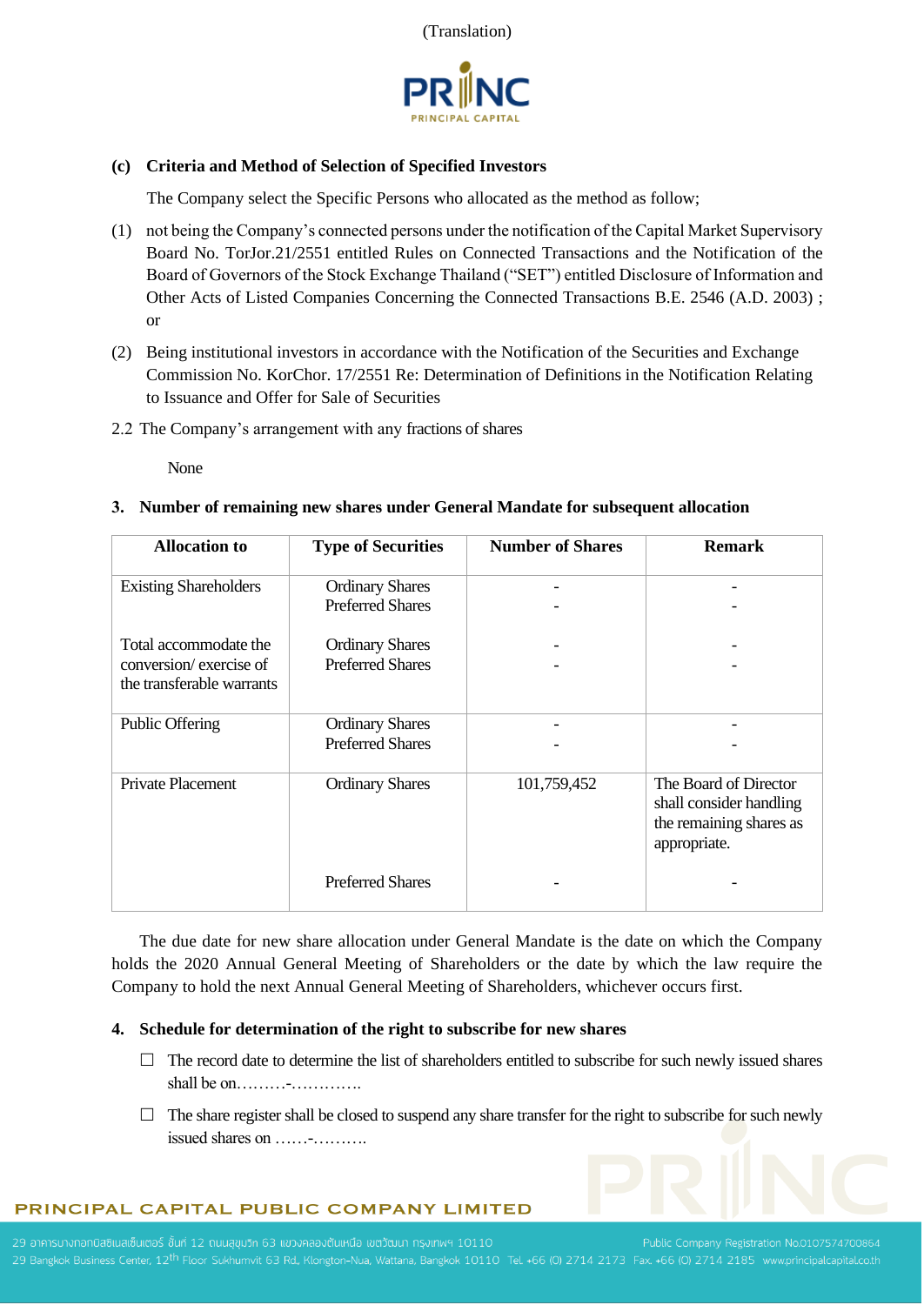



# **5. The Progress of the capital increase/share allotment by relevant governmental agency and conditions thereto (if any)**

5.1 The Company will submit the application for the registration of the change of its paid-up capital to the Department of Business Development, Ministry of Commerce within 14 days from the date on which the newly issued ordinary shares are allocated by way of private placement which is on 28 November 2019

5.2 The Company will submit the application to the SET for the listing of its newly issued shares.

## **6. Objectives of the capital increase and plans for utilizing proceeds received from the capital increase**

As the Company has an investment plan to continuously expand its business in the future, it wishes to raise fund through the increase of its capital under the General Mandate scheme to be utilized as a source of fund to support its future investment plan and business expansion in a timely manner. The Company will consider the investments which are appropriate and beneficial to the Company's business as well as provide satisfactory returns and create values toward the Company and its shareholders in the long run. However, the amount of fund to be utilized in such investments remains uncertain, depending on an opportunity and worthiness of such investments at the time.

## **7. Benefits which the Company will receive from the capital increase/share allotment**

This capital increase under the General Mandate scheme will enable the Company to raise fund within a short period of time and be ready for the implementation of its investment plan and business expansion in a timely manner including to find strategic partners to co-invest in the Company which would create an opportunity to generate income and profits to the Company, resulting in a long term positive returns for the shareholders and the stabilization of the Company's debt-to-equity ratio at a low level.

## **8. Expected benefits to the shareholders from the capital increase/new share allocation**

- 8.1 The Company's expected benefits as described in cause 7 will help improve the Company's operating results and its ability to pay dividends to the shareholders. The Company has the policy to pay dividend to the shareholders at a rate of no less than 40% of the Company's annual net profit after deducting corporate income tax, legal reserve and other reserves. For the past years, the Company has never paid the dividend and presently in the period of business expansion. Therefore, the dividend payment policy may be adjusted based on the Company's business operations performance, business expansion plan, liquidity condition, as well as other necessary and appropriate factors in the future, with the authority to approve by the Board of Directors. All decisions will be to maximize benefits for the shareholders.
- 8.2 The subscribers for new shares on this occasion shall be entitled to dividends from the operating results after the investors who have been allocation with the newly issued ordinary shares on this occasion have been registered as the Company's shareholders, and they shall be entitled to dividends when the Company declares dividends in the same manner as the Company's existing shareholders.

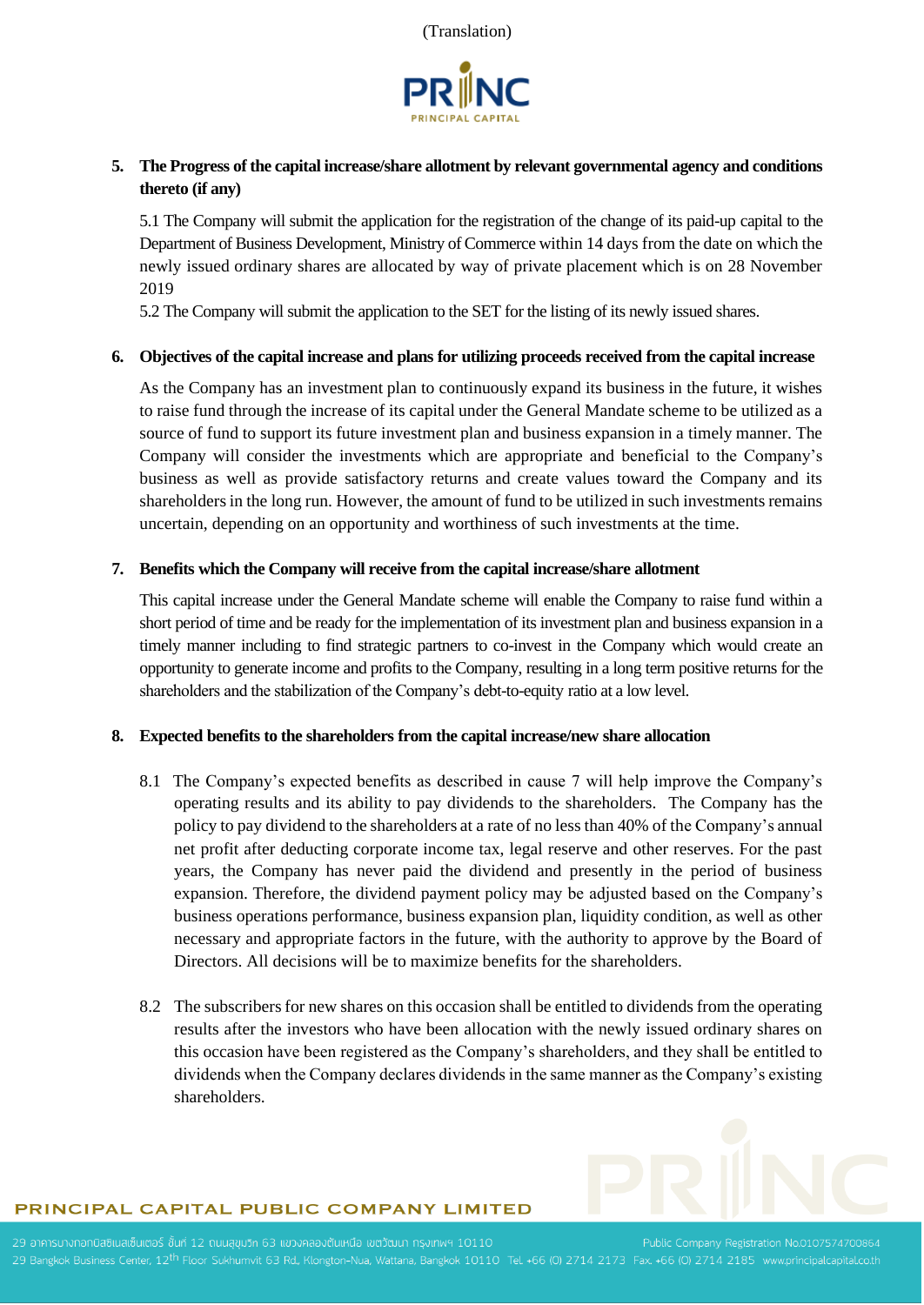



**9. Other details essential for the shareholders' decision on approve of the capital increase/new share allocation**

Potential impact of the offering of newly issued ordinary shares by way of private placement

9.1 Price dilution: = Pre-offering market price – Post-offering market price Pre-offering market price  $=$  4.1406 – 4.1373 4.1406  $=$  0.08 per cent Post-offering market price (Market price\* Number of paid-up shares) + (Offering price \* Number of shares offered) Number of paid-up shares + Number of shares offered  $= (4.1406 * 3.240087520) + (4.09 * 222249300)$  3,240,087,520 + 222,249,300 = Baht 4.1373 per share 9.2 Control dilution:  $=$  Number of shares offered Number of paid-up shares + Number of shares offered  $= 222,249,300$  $3,240,087,520 + 222,249,300$  $=$  6.42 percent 9.3 Earnings per Share (EPS) Dilution = (EPS before the Offering – EPS after the Offering) EPS before the Offering  $=$  (0.0032)  $-$  (0.0030) (0.0032)  $=$  6.25 percent

9.4 Change of the management structure of the Company:

None

#### **10. Opinion of the Board of Directors**

10.1 Rationale and Necessity of Capital Increase

According to consistency of the investment and expansion plan, the Board of Directors of the Company has opinion that the capital increase shall raise funding in a short period and ready for the future investment and expansion plan of the Company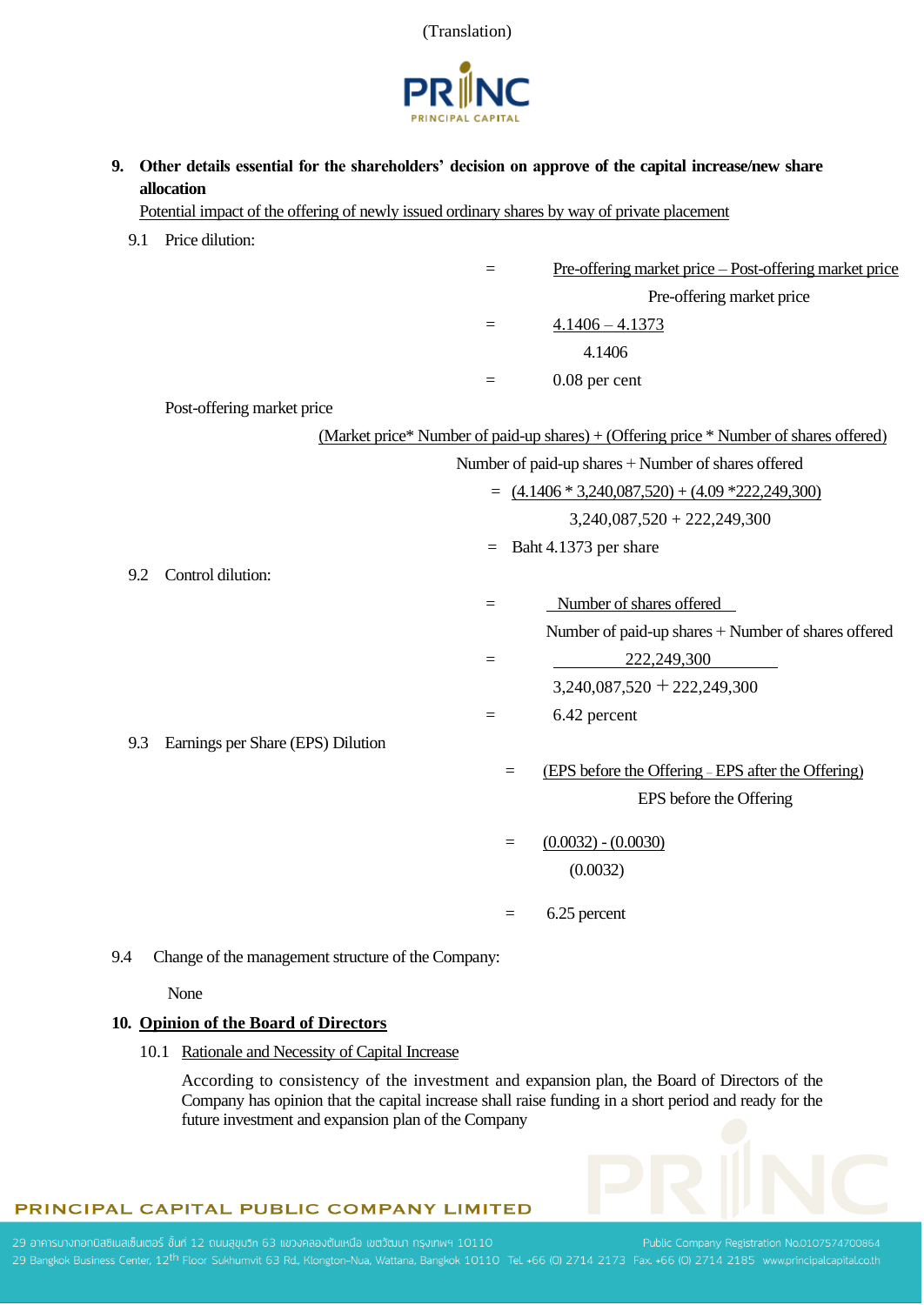

10.2 Feasibility of Proceeds Utilization Plan

The Board of Directors of the Company has opinion that, in relation to the proceeds utilization plan stipulated in paragraph 6 above, is possible and appropriate. The Board of Directors approved the plan which shall support the Company's business operations in the long period

#### 10.3 Rationality of capital increase, proceeds utilization plan and sufficiency of source of funds

According to clause 6 and 10.1 above, the Board of Directors has the opinion that the objectives of the capital increase, the proceeds utilization plan and the necessity of the capital increase are appropriate and will enhance the Company's competitiveness and will maintain its ability to compete as well as bringing sustainable growth to the Company.

#### 10.4 Impact on the business operations, financial status and results of operations of the Company

The plan to utilize the proceeds from the capital increase is as described in paragraph 6 above, which will enhance the Company's effectiveness in growing its business and boost financial stability as well as the Company's business operation.

10.5 Rational of determination of the Offering price, the appropriate of the newly share that offer to the Specific person and Rational and necessity of the offering the newly share to the specific person

The Board of Directors has the opinion that the offering price at 4.09 Baht per share is appropriate calculated from the weighted-average price of the Company's shares traded on the SET during the period of 15 consecutive business days prior to the date of determination of the offering price by the Board of Directors which from 4 November 2019 to 22 November 2019, which was equivalent to Baht 4.14 per share and comply with the notification of the Capital Market Supervisory Board No. TorJor. 72/2558 and the Board of Directors considered that the offering price is not lower than 90 percent of the market price as defined in the notification No. TorJor. 72/2558

Furthermore, the issued and offering the new share to the specific person which is IFC shall support the Company in term of having the expert and experienced strategic partner with the potential to support the Company's business operations with the international branding

The Board of Directors of the Company is carefully consider and audit the information about IFC and has an opinion that IFC is the potential investor, capable to invest in the Company